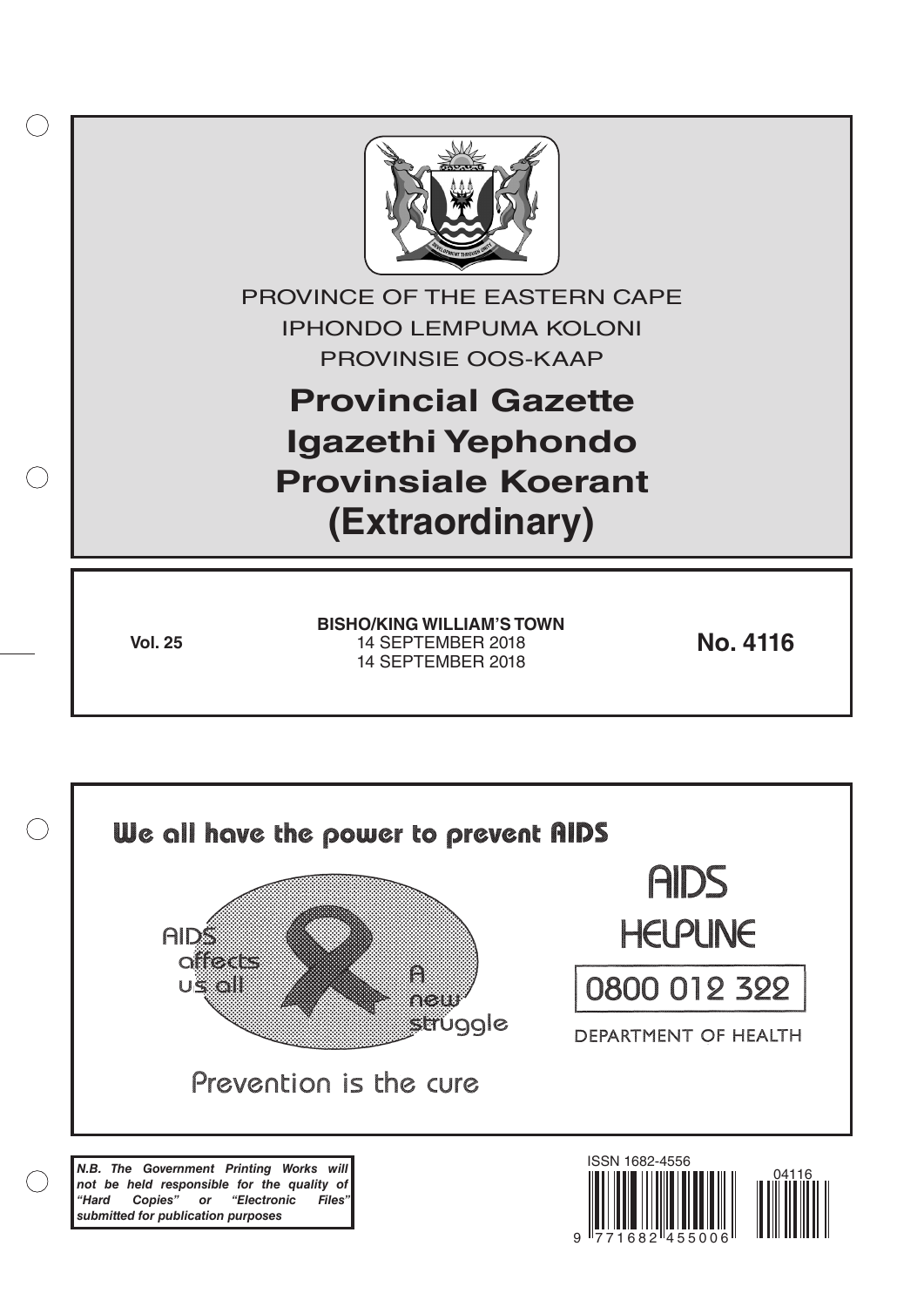## **IMPORTANT NOTICE:**

**The GovernmenT PrinTinG Works Will noT be held resPonsible for any errors ThaT miGhT occur due To The submission of incomPleTe / incorrecT / illeGible coPy.**

**no fuTure queries Will be handled in connecTion WiTh The above.**

## **CONTENTS**

|     |                                                                                                       | Gazette | Page |
|-----|-------------------------------------------------------------------------------------------------------|---------|------|
|     |                                                                                                       | No.     | No.  |
|     | <b>LOCAL AUTHORITY NOTICES • PLAASLIKE OWERHEIDS KENNISGEWINGS</b>                                    |         |      |
| 191 | Eastern Cape Liquor Act (10/2003): Notice of Lodgement of Applications for Transfer of Certificate of | 4116    |      |
| 192 |                                                                                                       | 4116    |      |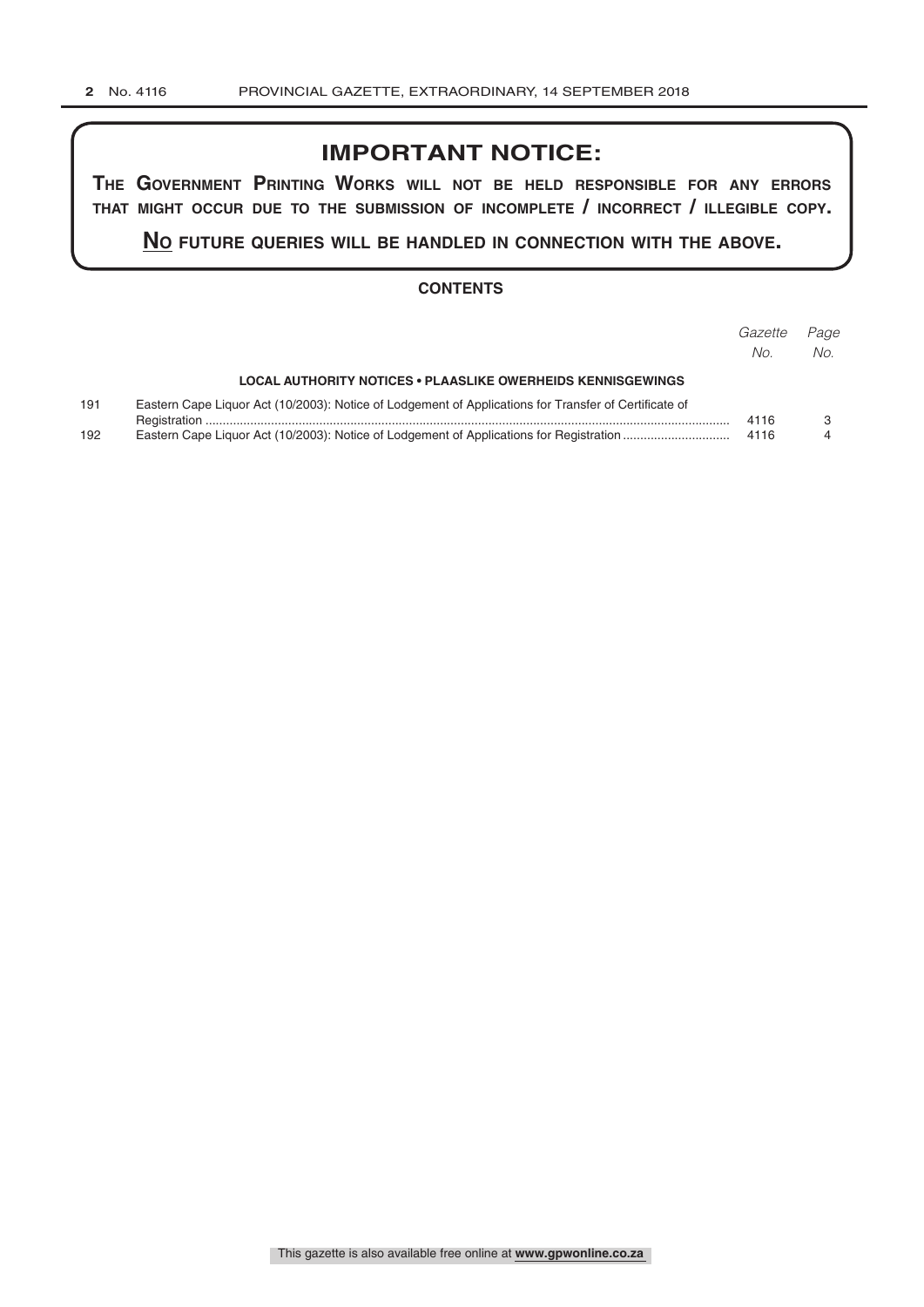# Local Authority Notices • Plaaslike Owerheids Kennisgewings

## **LOCAL AUTHORITY NOTICE 191 OF 2018**

FORM 9 Reg 11 (1)]

#### EASTERN CAPE LIQUOR ACT, 2003 (Act No. 10 of 2003)

## NOTICE OF LODGEMENT OF APPLICATIONS FOR TRANSFER OF CERTIFICATE OF REGISTRATION

Notice is hereby given that the applications for transfer of certificates of registration, particulars of which appear in the Schedule hereunder, have been lodged with the Board.

Interested parties may, free of charge, inspect any application which appears in the Schedule hereunder and may within twenty one days of this notice, lodge with the Board written representations in support of, or written objections.

#### LERATO RADIKOANYANA EASTERN CAPE LIQUOR BOARD 13 September 2018

**SCHEDULE** 

| 1<br><b>Application Number</b> |                   | $\overline{2}$                                           | 3                                                                                                        |                                                         | 5                                                                             |
|--------------------------------|-------------------|----------------------------------------------------------|----------------------------------------------------------------------------------------------------------|---------------------------------------------------------|-------------------------------------------------------------------------------|
|                                |                   | Name and number<br>of Ward                               | Particulars of certificate of<br>registration                                                            | Particulars of holder of<br>certificate of registration | <b>Particulars of</b><br>prospective holder of<br>certificate of registration |
| $\mathbf{1}$ .                 | ECP04289/03026/OF | Ward 48 Buffalo<br>City Metropolitan<br>Municipality     | Crazy Mike's Liquor, 3711 N.U. 12,<br>Mdantsane, 5219                                                    | Netcotorque (Pty) Limited                               | The Liquor Box (Pty)<br>Limited                                               |
| 2.                             | ECP23043/90454/ON | Ward 6 Nelson<br>Mandela<br>Metropolitan<br>Municipality | Gardens Bar, 166 Circular Drive,<br>Lorraine Gardens, Circular Drive,<br>Lorraine, Port Elizabeth, 6201  | Nomphiwo Jwambi                                         | Kangotrix (Pty) Limited                                                       |
| 3.                             | ECP24624/3026/OO  | Ward 11 Buffalo<br>City Metropolitan<br>Municipality     | Kwa Mvumvu's Tavern, 5484 N.U.<br>2, Mdantsane, 5219                                                     | Athenkosi Kleinveld                                     | <b>Bongiwe Kleinveld</b>                                                      |
| 4.                             | ECP23108/90454/OO | Ward 3 Nelson<br>Mandela<br>Metropolitan<br>Municipality | Benn Koppen Craft Beer Growler<br>Station, Erf 988, No.152 Main<br>Road, Walmer, Port Elizabeth, 6001    | Benn Koppen Ltd                                         | <b>HWH Investments CC</b>                                                     |
| 5.                             | ECP25213/90454/OF | Ward 3 Nelson<br>Mandela<br>Metropolitan<br>Municipality | Court<br>Spot On<br>Liquors, Kings<br>Centre.<br>Buffelsfontein<br>Road,<br>Walmer, Port Elizabeth, 6001 | Sussana Maria Cronje                                    | Djem Marketing (Pty)<br>Limited                                               |
| 6.                             | ECP24350/3014/ON  | Ward 5 Blue Crane<br>Route Local<br>Municipality         | Layali Zaman, 98 Nojoli Street,<br>Somerset East, 5850                                                   | Mariska Muller                                          | Jasper Swart                                                                  |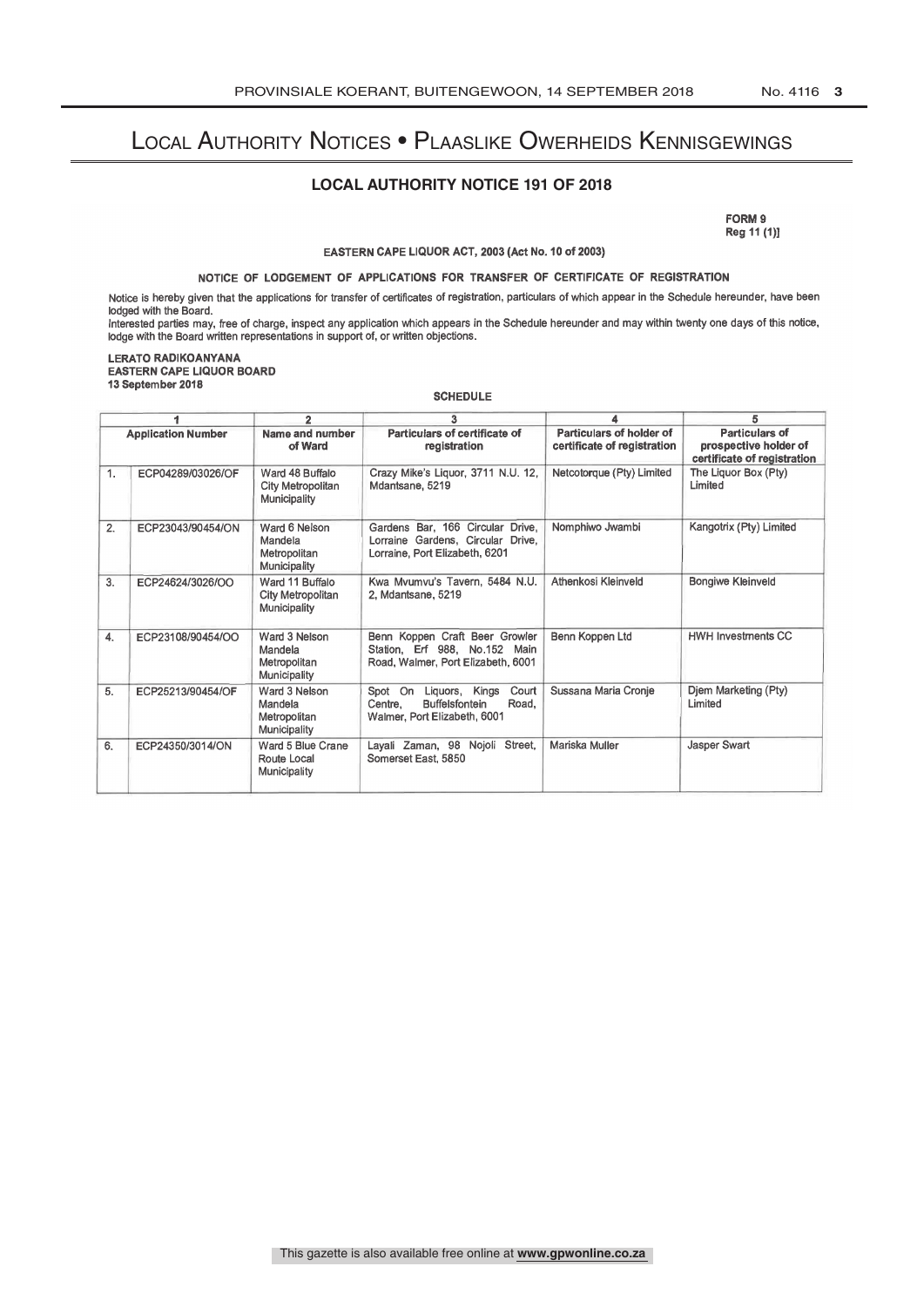## **LOCAL AUTHORITY NOTICE 192 OF 2018**

1. CM3 [Reg 4 (1)

#### EASTERN CAPE LIQUOR ACT, 2003 (Act No. 10 of 2003) NOTICE OF LODGEMENT OF APPLICATIONS FOR REGISTRATION

Notice is hereby given that the applications for registration, particulars of which appear in the Schedule hereunder, have been lodged with the Board. Interested parties may, free of charge, inspect any application which appears in the Schedule hereunder and may within twenty one days of this notice, lodge with the Board written representations in support of, or written objections. LERATO RADIKOANYANA EASTERN CAPE LIQUOR BOARD<br>13 September 2018

|                           |                   | $\overline{2}$                                            | 3                                   | 4                               | 5                                                                                                          |  |
|---------------------------|-------------------|-----------------------------------------------------------|-------------------------------------|---------------------------------|------------------------------------------------------------------------------------------------------------|--|
| <b>Application Number</b> |                   | Name and number of<br>Ward                                | Kind of registration<br>applied for | Kind of<br>liquor to be<br>sold | Name under which business is to be<br>conducted and particulars of the erf,<br>street or farm              |  |
| 1.                        | REF7607100208086  | Ward 42 Buffalo City<br><b>Metropolitan Municipality</b>  | On and Off<br>Consumption           | All kinds                       | Luthuli Tavem, 4483 N.U. 2, Mdantsane,<br>5201                                                             |  |
| 2.                        | REF7311080916087  | Ward 1 Koukamma Local<br>Municipality                     | On and Off<br>Consumption           | All kinds                       | Cool Spot Tavern, Erf 337, Camp 57,<br>Louterwater, Joubertina, 6435                                       |  |
| 3.                        | REF2001/023055/23 | Ward 9 King Sabata<br>Dalindvebo Local<br>Municipality    | On Consumption                      | All kinds                       | Le Pearl Grande, Erf 924, Country Lodge,<br>Mthatha, 5100                                                  |  |
| 4.                        | REF8408221029082  | Ward 9 Elundini Local<br>Municipality                     | Off Consumption                     | All kinds                       | Mount Fletcher Bottle Store, Ephinet Mbeki<br>Location, Mount Fletcher, 4770                               |  |
| 5.                        | REF6705185692082  | Ward 7 Matatiele Local<br>Municipality                    | On and Off<br>Consumption           | All kinds                       | JD Ladies Bar, Mafube Location, Matatiele,<br>4730                                                         |  |
| 6.                        | REF8603180420088  | Ward 37 Buffalo City<br>Metropolitan                      | On and Off<br>Consumption           | All kinds                       | Ematshaweni Tavem, Masingatha Location,<br>King Williams Town, 5600                                        |  |
| 7.                        | REF5111195589080  | Ward 20 Mbhashe Local<br>Municipality                     | On and Off<br>Consumption           | All kinds                       | Cwebe Wild Coast Inn, Cwebe Location,<br>Elliotdale, 5070                                                  |  |
| 8.                        | REF6203310037084  | Ward 23 Raymond Mhlaba<br>Local Municipality              | On and Off<br>Consumption           | All kinds                       | Butcherbird Restaurant, Erf 197 Hope<br>Street, Bedford, 5780                                              |  |
| 9.                        | REF2012/185545/07 | Ward 18 Mnguma Local<br>Municipality                      | Off Consumption                     | All kinds                       | Thirsty Elephant, Erf 18, Ngamakwe, 5000                                                                   |  |
| 10.                       | REF2011/071015/23 | Ward 15 Buffalo City<br>Metropolitan Municipality         | On Consumption                      | All kinds                       | Ocean Basket Beacon Bay, Cnr N2 &<br>Bonza Bay Road, Beacon Bay Crossing,<br>Beacon Bay, East London, 5201 |  |
| 11.                       | REF2012/198670/07 | Ward 15 Sengu Local<br>Municipality                       | On Consumption                      | All kinds                       | Alpine Swift Trails, Grace Hill Farm, Portion<br>2 Of The Farm Park Gate, No. 68, Rhodes,<br>9787          |  |
| 12.                       | REF7102230565084  | Ward 57 Nelson Mandela<br>Metropolitan Municipality       | On and Off<br>Consumption           | All kinds                       | Early Bird Tavern, 8 Nggosi Street,<br>Motherwell N.U. 9, Port Elizabeth, 6001                             |  |
| 13.                       | REF2018/351055/07 | Ward 31 Buffalo City<br>Metropolitan                      | Off Consumption                     | All kinds                       | Ok Liguor, 819 Kidds Beach Main Road,<br>Kidds Beach, East London, 5201                                    |  |
| 14.                       | REF9305065627089  | Ward 43 Buffalo City<br><b>Metropolitan Municipality</b>  | On and Off<br>Consumption           | All kinds                       | Cosmo City Tavern, No. 2985 Nkgonkgweni<br>Location, Peelton, King Williams Town,<br>5600                  |  |
| 15.                       | REF4708295043180  | Ward 5 Nelson Mandela<br><b>Metropolitan Municipality</b> | On Consumption                      | All kinds                       | The Thieves Market, Erf 246/7, 2 Slater<br>Street, Central, Port Elizabeth, 6001                           |  |
| 16.                       | REF8309271379080  | Ward 3 Nvandeni Local<br>Municipality                     | On and Off<br>Consumption           | All kinds                       | Mendown Tavern, Lutubeni Location,<br>Nyandeni Administrative Area, Libode, 5120                           |  |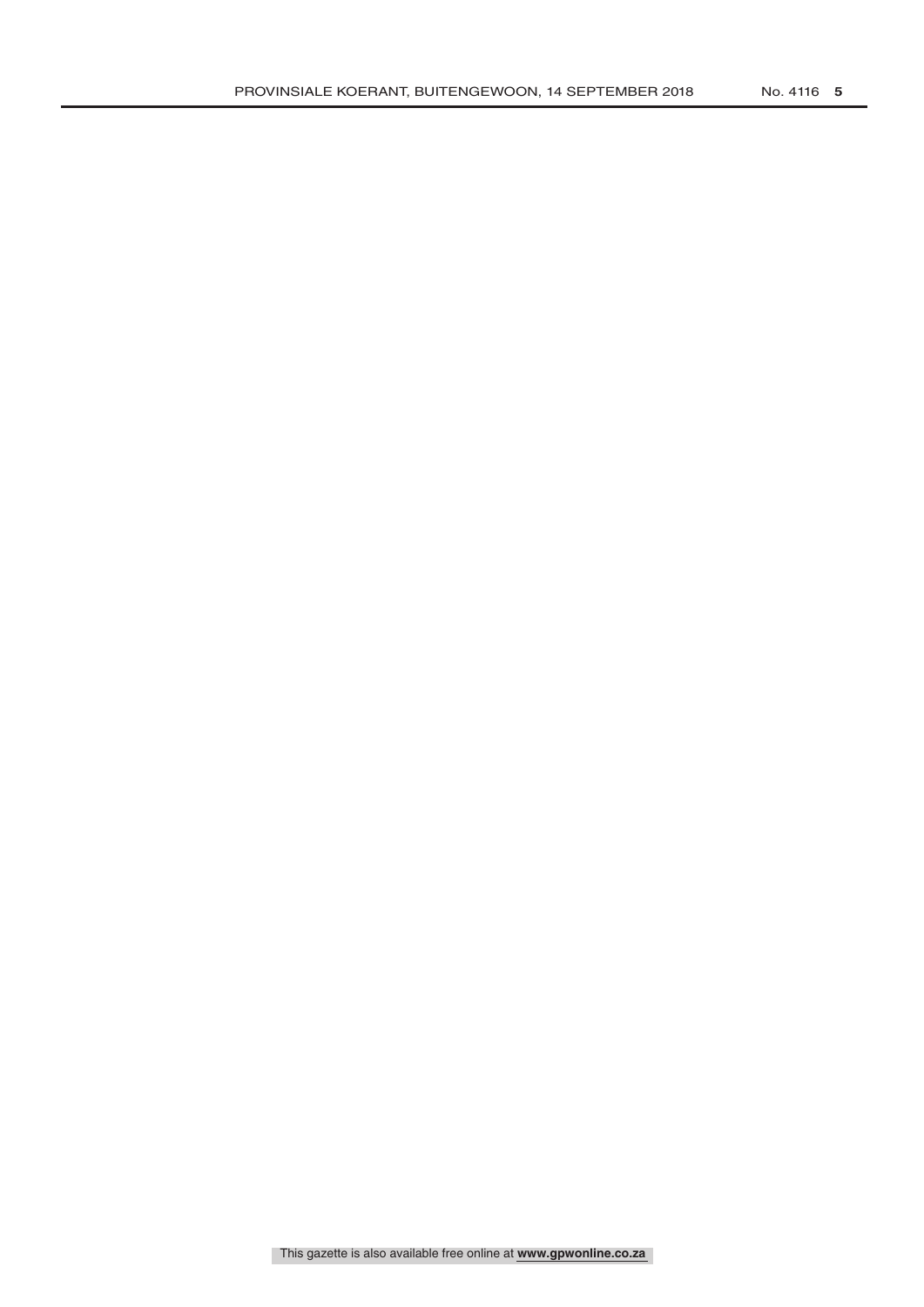This gazette is also available free online at **www.gpwonline.co.za**